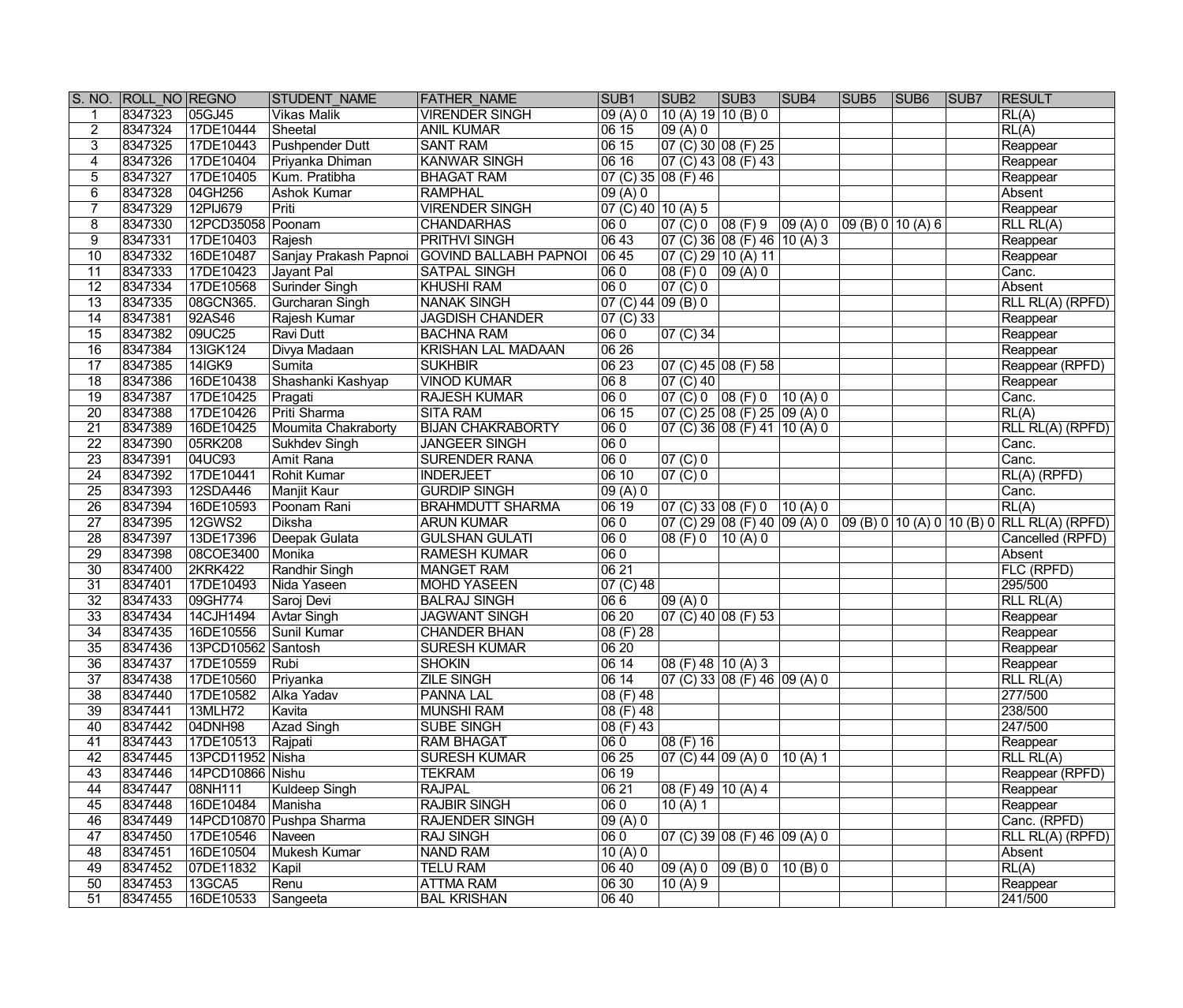| 52              | 8347456 | 98GCA313          | Kailash Chander    | <b>KRISHAN LAL</b>        | 08 (F) 44          |                                             |                                                                                                           |          |          |  | 252/500                                          |
|-----------------|---------|-------------------|--------------------|---------------------------|--------------------|---------------------------------------------|-----------------------------------------------------------------------------------------------------------|----------|----------|--|--------------------------------------------------|
| 53              | 8347457 | 17DE10401         | Ashwani            | <b>RAMHER SINGH</b>       | 0613               | $ 07 \rangle$ (C) 21 $ 08 \rangle$ (F) 0    |                                                                                                           |          |          |  | RL(A) (RPFD)                                     |
| $\overline{54}$ | 8347458 | 16DE10505         | Amandeep Singh     | <b>MAJAR SINGH</b>        | 0613               |                                             |                                                                                                           |          |          |  | Reappear                                         |
| 55              | 8347459 | 2KGBK65           | Rajesh Kumar       | <b>LILU RAM</b>           | 0614               |                                             | 07 (C) 40  08 (F) 48                                                                                      |          |          |  | Reappear                                         |
| $\overline{56}$ | 8347460 | 17DE10457         | Geeta Rani         | <b>SATBIR SINGH</b>       | 0618               |                                             | 07 (C) 31 08 (F) 30                                                                                       |          |          |  | Reappear                                         |
| $\overline{57}$ | 8347461 | 16DE10539         | Ravinder Kumar     | <b>RAM DASS</b>           | 0620               | 10(A)0                                      |                                                                                                           |          |          |  | Reappear                                         |
| $\overline{58}$ | 8347651 | 17DE10447         | Nisha Tanwar       | <b>DHARMENDER</b>         | 0641               | 10(A) 29                                    |                                                                                                           |          |          |  | 230/500                                          |
| 59              | 8347652 | 17DE10528         | Smriti Wadhwa      | <b>RAKESH WADHWA</b>      | 10(A)20            |                                             |                                                                                                           |          |          |  | 260/500                                          |
| 60              | 8347653 | 17DE10490         | Jyoti Devi         | <b>RATTAN SINGH</b>       | 060                |                                             | $ 07$ (C) 30 08 (F) 54 10 (A) 20                                                                          |          |          |  | Reappear                                         |
| 61              | 8347654 | 16DE10408         | Rachita            | <b>RAJESH KUMAR</b>       | $ 060\rangle$      |                                             | $\begin{array}{ c c c c c c c c } \hline 07 & (C) & 0 & 08 & (F) & 0 & 10 & (A) & 0 \ \hline \end{array}$ |          |          |  | Canc.                                            |
| 62              | 8347655 | 17DE10506         | Jyotika            | <b>TEJ SINGH</b>          | $ 060\rangle$      |                                             | $\overline{07}$ (C) 23 08 (F) 41 10 (A) 3                                                                 |          |          |  | Reappear                                         |
| 63              | 8347656 | 17DE10455         | Priyanka           | <b>SATYAPAL SINGH</b>     | 060                | 07 (C) 0   10 (A) 0                         |                                                                                                           |          |          |  | Canc.                                            |
| 64              | 8347658 | 17DE10482         | Kavita             | <b>OM PRAKASH</b>         | 065                |                                             | 07 (C) 33  09 (A) 0  10 (A) 11                                                                            |          |          |  | RLL RLA)                                         |
| 65              | 8347659 | 17DE10499         | Dheeraj Gupta      | <b>NARESH GUPTA</b>       | 10(A)31            |                                             |                                                                                                           |          |          |  | 263/500                                          |
| 66              | 8347660 | 17DE10500         | Ankur Nath Tiwari  | SHAMBOO NATH TIWARI       | 10(A) 25           |                                             |                                                                                                           |          |          |  | 242/500                                          |
| 67              | 8347661 | 17DE10590         | Sonika             | <b>SAMPURNANAND</b>       | 060                |                                             | $\overline{07}$ (C) 28 08 (F) 43 10 (A) 0                                                                 |          |          |  | Reappear                                         |
| 68              | 8347662 | 17DE10550         | Aditya Dabas       | <b>RAVINDER DABAS</b>     | 060                | 07 (C) 0  08 (F) 0                          |                                                                                                           | 10 (A) 0 |          |  | Absent                                           |
| 69              | 8347663 | 16DE10565         | Manju              | <b>RAJENDER KUMAR</b>     | 10(A)0             |                                             |                                                                                                           |          |          |  | Reappear                                         |
| $\overline{70}$ | 8347664 | 16DE10445         | Khushboo Gupta     | <b>RAKESH GUPTA</b>       | 0640               |                                             |                                                                                                           |          |          |  | 246/500                                          |
| $\overline{71}$ | 8347665 | 14PCD33258        | Deepti             | <b>AZAD SINGH</b>         | 060                | $ 08$ (F) 0                                 | 10(A)0                                                                                                    |          |          |  | Cancelled (RPFD)                                 |
| $\overline{72}$ | 8347666 | 12GWS334          | Mona Devi          | <b>BALBIR SINGH</b>       | 060                | $\boxed{07 (C) 0 \ \boxed{08 (F)} 0}$       |                                                                                                           |          |          |  | Canc.                                            |
| $\overline{73}$ | 8347667 | 12DSK64           | Ritu               | <b>ISHAM SINGH</b>        | 08 (F) 46 10 (A) 5 |                                             |                                                                                                           |          |          |  | Reappear                                         |
| $\overline{74}$ | 8347668 | 17DE10463         | Harish Kumar       | <b>RAMNATH</b>            | 10(A) 25           |                                             |                                                                                                           |          |          |  | 249/500                                          |
| $\overline{75}$ | 8347669 | 17DE10574         | Dimpy              | <b>KANHAYA LAL</b>        |                    |                                             | 07 (C) 33 08 (F) 46 10 (A) 13                                                                             |          |          |  | Reappear                                         |
| $\overline{76}$ | 8347670 | 17DE10465         | Vinayak Kasera     | <b>SHIV SHANKAR</b>       | 064                | 10(A)9                                      |                                                                                                           |          |          |  | Reappear                                         |
| $\overline{77}$ | 8347671 | 17DE10611         | <b>Vivek Kumar</b> | <b>HARI RAM</b>           |                    | $\overline{07}$ (C) 43 10 (A) 20            |                                                                                                           |          |          |  | 230/500                                          |
| $\overline{78}$ | 8347701 | 03KN16.           | Sunil              | <b>DAYA NAND</b>          | 0620               |                                             |                                                                                                           |          |          |  | RP (RPFD)                                        |
| $\overline{79}$ | 8347702 | <b>12MAS58</b>    | Sweta              | <b>SAPTER SINGH</b>       | $\overline{060}$   | 10(A)14                                     |                                                                                                           |          |          |  | RL(A)                                            |
| 80              | 8347703 | 17DE10446         | Pinki              | <b>SATYA NARAYAN</b>      | 06 5               | $\overline{07}$ (C) 8 $\overline{10}$ (A) 3 |                                                                                                           |          |          |  | Reappear                                         |
| $\overline{81}$ | 8347704 | 17DE10459         | Parvesh Kumar      | <b>SATYAWAN</b>           | 064                | $\boxed{07}$ (C) 34 $\boxed{08}$ (F) 9      |                                                                                                           |          |          |  | Reappear                                         |
| $\overline{82}$ | 8347705 | 12CKJ333          | Pawan              | <b>NARESH</b>             | 060                | 08 (F) 15  10 (A) 5                         |                                                                                                           |          |          |  | Reappear                                         |
| 83              | 8347706 | 14PCD10869 Neelam |                    | <b>RAMDIYA</b>            | 09(A)0             |                                             |                                                                                                           |          |          |  | Canc.                                            |
| 84              | 8347708 | 15ERNJ36          | Asha               | <b>OMPRAKASH</b>          | 060                |                                             | $\boxed{07}$ (C) 44 08 (F) 45 10 (A) 5                                                                    |          |          |  | Reappear                                         |
| 85              | 8347709 | 06AS92            | Pooja Devi         | <b>INDER SINGH</b>        | 0634               |                                             | $\vert$ 07 (C) 40 $\vert$ 09 (B) 0 $\vert$ 10 (A) 19                                                      |          |          |  | $\overline{\mathsf{RLL}\,\mathsf{RL}(A)}$ (RPFD) |
| 86              | 8347710 | 02CKJ48           | <b>Vikas Kumar</b> | <b>RAJ KUMAR</b>          | 061                |                                             | 08 (F) 43 10 (A) 10                                                                                       |          |          |  | Reappear (RPFD)                                  |
| $\overline{87}$ | 8347732 | 03GPG126          | Dilraj             | <b>RAMDIYA</b>            | 064                | 10(A)0                                      |                                                                                                           |          |          |  | RLL RL(A) (RPFD)                                 |
| $\overline{88}$ | 8347752 | 13DE11941         | Yashpal Sharma     | <b>ASHA RAM</b>           | 060                | 08 (F) 0                                    |                                                                                                           |          |          |  | Absent                                           |
| 89              | 8347761 | 16DE10463         | Rakesh Kumar       | <b>KRISHAN</b>            | 0643               |                                             | $ 09(A) 0 $ $ 09(B) 0 $ $ 10(A) 0 $                                                                       |          | 10(B)0   |  | $RP$ (RPFD)                                      |
| 90              | 8347762 | 16DE10488         | Pardeep Kumar      | <b>JOGI RAM</b>           | 0640               |                                             | $ 09(A) 0 $ $ 09(B) 0 $ $ 10(A) 0 $                                                                       |          | 10 (B) 0 |  | RP (RPFD)                                        |
| 91              | 8347764 | 04GH325           | Khushbu            | <b>JAGDISH LAL</b>        | 060                | $ 08(F) 0\rangle$                           |                                                                                                           |          |          |  | Absent                                           |
| 92              | 8347765 | 16DE10502         | Sandeep Kumar      | <b>RAJESH KUMAR</b>       | 0625               | $ 07 \overline{C}$ 30                       |                                                                                                           |          |          |  | RP (RPFD)                                        |
| 93              | 8347783 | 08GNH3            | Manju Joshi        | <b>RAJPAL</b>             | 06 58              | 08 (F) 63                                   |                                                                                                           |          |          |  | 121/200                                          |
| 94              | 8347784 | 01GCA130          | Raj Kumar          | <b>RAM BILAS</b>          | 060                | $ 07 \text{ (C)} 0 \rangle$ 10 (A) 0        |                                                                                                           | 10 (B) 0 |          |  | Cancelled (RPFD)                                 |
| 95              | 8347786 | 02DNH461          | Ajay Kumar         | <b>ANAND SINGH</b>        | 06 43              |                                             | $\boxed{08}$ (F) 48 $\boxed{10}$ (A) 13                                                                   |          |          |  | <b>RP</b>                                        |
| 96              | 8347801 | 17DE10524         | Preeti Saini       | <b>VINOD KUMAR</b>        | 06 49              | $ 07 \rangle$ (C) 36                        |                                                                                                           |          |          |  | RP (RPFD)                                        |
| 97              | 8347802 | 17DE10531         | Shweta Solanki     | <b>BHUP SINGH SOLANKI</b> | 07 (C) 40          |                                             |                                                                                                           |          |          |  | 40/100                                           |
| 98              | 8347804 | 16DE10461         | Reena              | <b>DAVANDER KUMAR</b>     | 06 31              |                                             | 07 (C) 34 08 (F) 50                                                                                       |          |          |  | RP (RPFD)                                        |
| 99              | 8347321 | 15DE11615.        | Sonia Kumari       | <b>NEHR SINGH</b>         | 06 8               |                                             |                                                                                                           |          |          |  | <b>FLC</b>                                       |
| 100             | 8347322 | 15DE11788         | Ekansh Rastogi     | <b>ANUPAM RASTOGI</b>     | 0624               |                                             |                                                                                                           |          |          |  | FLC                                              |
| 101             | 8347336 | 15DE11800         | Yachna Sharma      | <b>MOHINDER KUMAR</b>     | 0611               | 07 (C) 0  09 (A) 0                          |                                                                                                           | 10(A)3   |          |  | <b>RLL RL(A) (RPFD)</b>                          |
| 102             | 8347383 | 10GKL206          | Davinder Pannu     | <b>KARMBIR PANNU</b>      | 06 8               |                                             |                                                                                                           |          |          |  | FLC                                              |
| 103             | 8347396 | 11IGK91           | Rakhi              | <b>SUSHIL KUMAR</b>       | 0631               |                                             |                                                                                                           |          |          |  | FLC                                              |
|                 |         |                   |                    |                           |                    |                                             |                                                                                                           |          |          |  |                                                  |